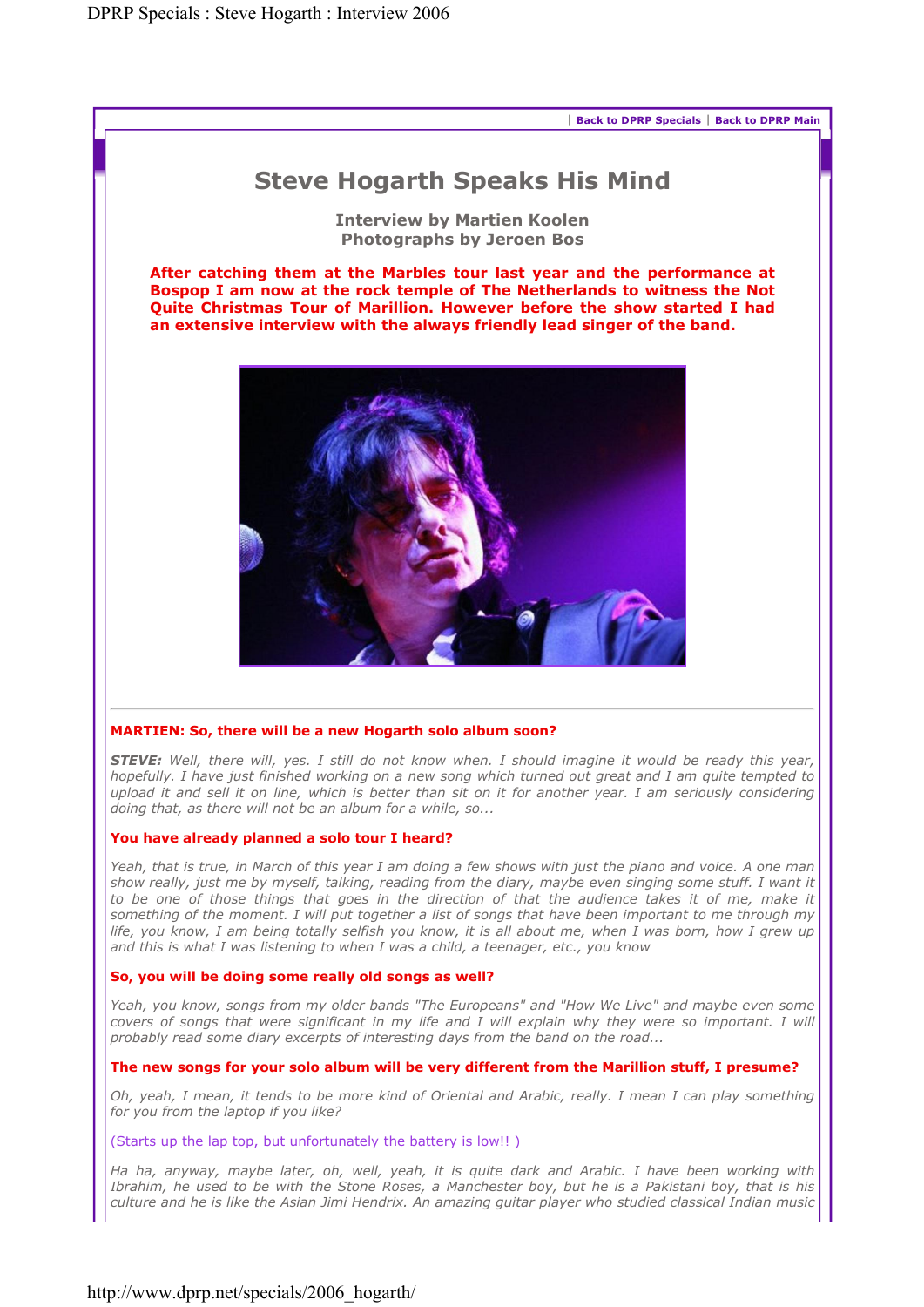*for the first half of his life and then he switched to rock and roll; which means he can combine those two things without problems. He has fretless guitars and he is quite unique. The drummer I have been working with is Andy Ganggedeen from Massive Attack, so there is that kind of darkness it in, even spooky at certain moments.* 

## The lyrics are also dark?

*Yeah, I have just written a song about oil, one oilman deserves another and it is about Saddam and George. Lyrically also heavy and no compromises either.* 

#### You always seemed interested in politics, so how were your feelings regarding the recent bomb attacks in London?

*Well, I was at home and I just watched it on TV, of course it was awful, and you know senseless, in such much as if you target a London bus you are going to murder as many Muslims as Christians, Asians, Europeans, etc... The chances that you are going to murder a couple of Arabs as well is substantial, so there is no logic to it. Whatever these guys are trying to gain, they are not gaining any sympathy with anyone in the entire world. It is not a question of being white, rich or Western, I do not see how you are going to get any sympathy with this, so that is, you know how I felt about it, utterly senseless.* 

*But then at the same time, the loss of life is something you cannot measure, to put it in perspective, there are 50,000 people dying every day in Africa, and nobody mentions that you know. 15 people dying*  in London and it is all over the world media for months and there are 50,000 people dying every fucking day, that is millions and millions dying for some kind of trade, or some kind of infrastructure for their *country!* 

*So, I am, you know involved in the MPH program, purely because of that. If you look at the numbers, they are just obscene, something has got to change and I think that something will change, because once the man in the street has these terrible numbers in his head and he is carrying them around, then suddenly there is an awareness in all the right places. I think then the politicians have to act because they are representing the people at the end of the day. It is so easy to point the finger at the politicians, but they are going to do what the people tell them to do, always. I think when anyone blames the bloody government or the bloody Prime Minister, really that is just an excuse for their own lacking efforts; they should be doing something! Even, if it is just spreading the word, which is basically what I am doing. What I am doing is almost nothing, I am just talking about it and putting it on our website. I will not stand up and make speeches about it....* 

#### Which you did however on Bospop this year....

*Yeah, you are right, but because I had to, it was the day of Live 8 and it was really important that it was not forgotten. I do not want to bore everybody senseless and start patronizing and starting to tell them what their life should be and what their values ought to be. I know that it is disrespectful, but I am just doing what I can and in whatever way I think is best and sensitive without it being counterproductive.* 

*We are going to make MPH manufacture many thousands of Christmas cards to send to Tony Blair and we are going to hand these out during our London shows. So, anyone who comes to those shows will get a Christmas card to send to Tony Blair, to remind him to keep the promises that he made at the G8 conference and also remind him to keep fair trade at the head office.* 

*Even he is making some very positive statements about this, which is really encouraging. Blair has got himself into a situation where he is going to step down and he does not want to be remembered as that bastard that took us all into Iraq. So, he has got to do something, ha, ha, and he has got to do it quick. It has to be something huge and it has got to be good; so the fact that he is under that pressure to do*  something good before he steps down is actually a blessing for the world. Much as Iraq was an *abomination and an obscenity and a LIE from start to finish, and a lie that is still going on!* 

#### For many years to come...

*Yeah, you are absolutely right, but I do not know anyone, who believed it, do you?? That is actually quite funny and it is almost like the old communism where you know there would be a party line that obviously nobody bloody believed but everybody kind of told it because they could not oppose it. It went like that, nobody believes any of that bullshit..*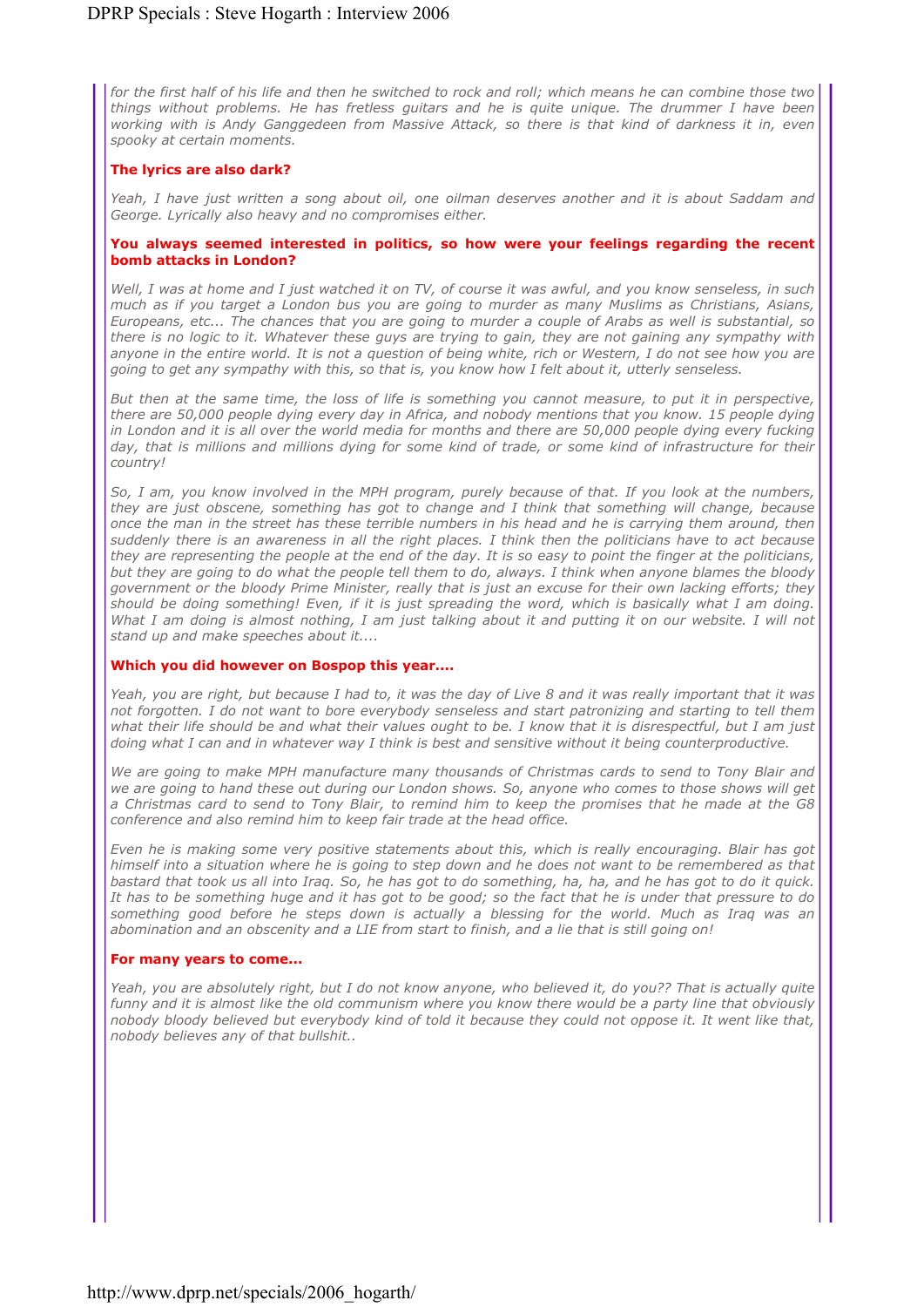

## At Bospop you played a great gig, but tonight the set list will be different right?

*Oh, yeah, much longer of course, 2,5 hours actually. Much more stuff, varied and we are going to introduce some fun to it later in the show.* 

#### Maybe something special for the Dutch fans?

Yeah, why not. Last night was a good show in Cologne where a few things happened that were not *planned. I think that is what people like best, something unique! Maybe we set fire to the place, whatever, ha ha....Yeah, let's do something memorable!* 

#### Will there also be many songs from Marbles on the setlist?

*No, there are actually 2 or 3 songs from Marbles in the set. The way we chose this set was: we wrote*  down a list of everything we composed since I joined the band and you know what, it were a hundred songs! Then each member of the band put a star before the one they like to play and we counted the *starts later on and the songs with the most stars got on the set list. Simple, right?* 

#### Are there still Marillion songs that you have never played live before?

*Yeah, loads, I guess, ha ha... For instance: Walk On Water and At The End Of The Day, there will be a few more...* 

#### And from the Fish period?

*When we get into that, there are a few of those we never played, Fugazi, Chelsea Monday....* 

#### But most of the fans (including yours truly) do not really want to hear songs from the Fish period anymore, or...

*Well, I have got to a point right now where I say to the band I do not want to do them, you know. Jesus Christ, we have made nine albums together, so what reason is there to do Fish songs. I found even while listening to Season's End and Holidays In Eden, the first two albums with me, that quite a lot of that on those two sounded terribly dated, so...* 

#### Really, I beg to differ.

*To me, it sounds a bit you know. When we listened to This Town for instance we thought, my God, we have come a long way since then and then you kind of feel - oh, let's not even bother with that - so, certainly, there really is no reason to go back to those first four albums. I think that if I had been the singer in those days we would probably play one or two, you know. I do not feel the need doing them. I am not saying it will never happen, I just don't think we need to do them at the moment.* 

#### Any new songs written already?

*We have recorded and mixed five new songs already, but we decided instead of releasing a single in January, or an EP, we thought hard about that and the more we thought about it the more we felt that whatever we do, if it has any success at all, then to not have a new album to follow, it is kind of not a good idea. So, what we decided to do, is even as we have already 5 finished songs, is to put those on a shelf and start recording in 2006 so that by January 2007 the new album will be ready. We are not playing any of the new songs tonight by the way. We have new material, it is strong, it sounds good, good words and really good tunes.*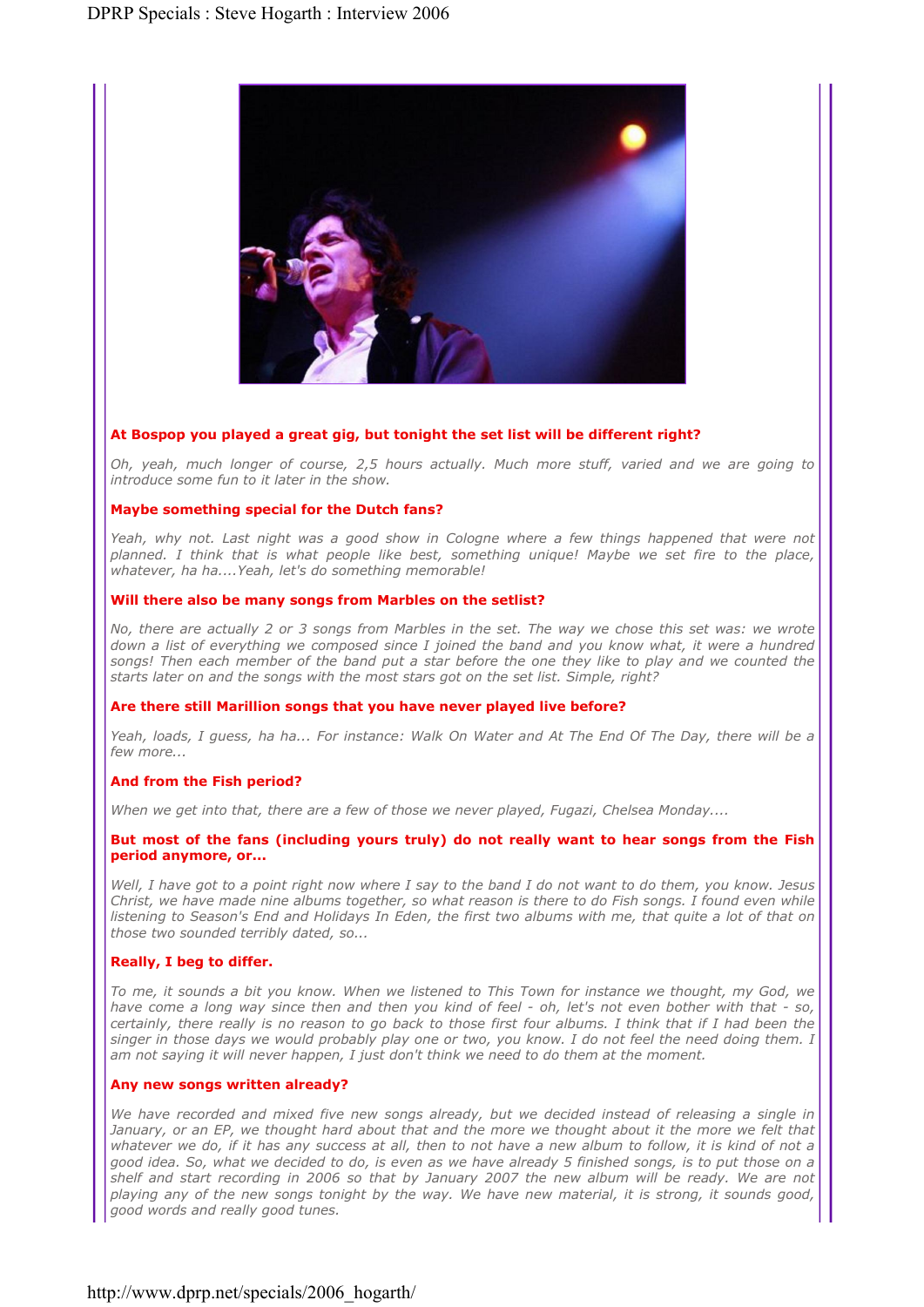# Will it be material like the Marbles album, as that is one of the best albums you have made for a long time.

*Do you think so? Thank you for that. Some people said that, but it is hard as an artist, you do your best*  and hope to feel that people get off on it or see something in it. Sometimes you release an album that *you are very proud of and people go: that was just okay and then you do another one and they go berserk, you know. To me, it is like comparing your own children and somebody says: that is the best one! But they are my kids and I cannot choose between them, they are mine, they are my flesh and blood that is what the songs are.* 

## How did it feel to have 2 hit singles?

*Ha ha.. It was funny, we laughed and laughed. When the news came through that "You're Gone" had entered the British charts at No 7, and in your country also very high...* 

## Yep, at number two..

*Jesus, wow, that was great feeling. It is hard to explain the feeling because it is so incredibly significant and at the same time so utterly meaningless. It is like being given a MTV award, you go we are so proud, but who gives a fuck, you know. What does any of it mean at the end of the day? It was a huge lift, it*  was great that it happened here in Holland too, because Holland is really OUR country; it is Marillion's *place. And it has been, Holland stood by us while other countries had faltered, Holland has always been there. They have not grown out of us, they have decided we are not out of fashion, or that it is not being cool being a Marillion fan, you know, all these things you get in England. To have a lot of airplay here is fantastic and to have a number 2 here is crazy.* 

## I think that you gained quite a lot of new young fans here because of these hit singles.

*Do you think so? I mean that is just heavenly news, that is all you ever want, to be reconsidered, to be*  appraised and be not written off. And as long as young people get into it, then you will not be written off *because of this new generation coming along. And they will talk to their friends and the word of mouth thing will go on and so it will spread again to a new generation and that means we can keep doing what we do, which is all we really want to do. Artistically we are completely free, there is no pressure whatsoever from nobody, there is nothing that pollutes what we do. There are no compromises and that sounds a bit pompous but that is just the was it is. We arrived a t a place where we are totally free to do*  what we like and want. And it is still amazing that people keep coming back to our concerts and none of *us really knows why. All the shows are sold out!* 

*The trouble with being a musician really is that it cannot be understood; the process cannot be understood. If I was a carpenter and I had been a carpenter for 30 years I would understand everything about carpentry. But with music, hoe does that work? I have absolutely no idea, I cannot even tell you how to write a song; I really cannot tell you, I do not know how to do it. I obviously seem to do it somehow, but I could not tell you that, I wish I could because that would make my life so much easier, if I knew exactly how to go about it.* 

*We come out this time for the tour and all the concerts are sold out - on the Marbles tour not - and we do not understand why. There may be reasons, but in theory it should be less, but it is more, it is a mystery. We expected less as there was no new record.*



Last but not least, could you please comment the following bands/artists.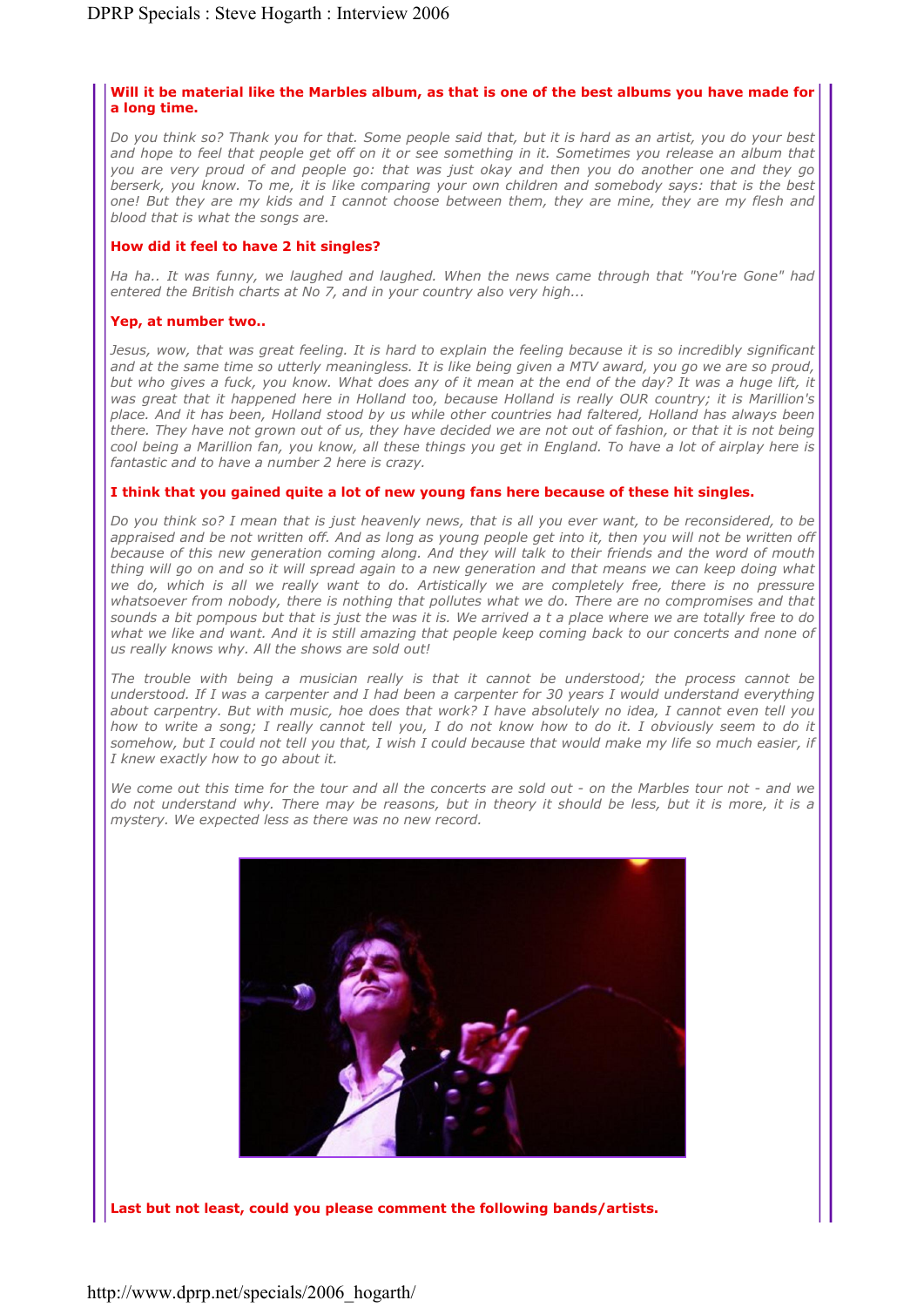# >>> Radiohead:

*uh, briefly, you mean, ha ha... OK Computer was a total masterpiece, extremely creative. I saw them on the OK Computer Tour and I was completely blown away, what a fantastic live band. So, yeah, a great fan, although I do net get their latest album.* 

## >>> Yes

*I admire Yes immensely, especially what they did in the beginning. I heard The Yes Album when I was 17 and it completely blew me away, I had never heard anything like that. It came out of nowhere to me as I was listening to the Beatles, The Stones and The Kinks, and then this amazing music, slightly jazzy, totally experimental with this guy with his amazing high voice and the bass guitar sound. They also had a fucking incredible drummer and I was wondering how he did know what he was doing. Bill Bruford was a genius and I have massive respect for Yes.* 

*I sometimes kind of wonder what they have become, because they do not really get on very well as people. There is always the suspicion that when they go out and tour they are just doing it for the money. It begins and ends there, it becomes a kind of what I call "a chicken in the basket" band, you know. Playing their old hits, like Kayleigh, you know we could play that song tonight, but, no, we are not going that road again. I really could not. But, never say never, ha ha. You have to be really desperate to be able to justify doing that. Create something new, please!* 

#### >>> Porcupine Tree

*Ah, the Porcies. Well, I am very biased about PT because I know them very well. Richard Barbieri has become my brother (I have two sisters) I have never had. Steven Wilson is extremely talented and I respect the band an awful lot. I wish them well.* 

## >>> Marillion

*What I think about Marillion... Well, it is the best band in the world and I could leave it at that...* 

## How long will you be going on?

*People have asked me that before and my stock answer to that is in ten years time Marillion could have made an Iggy Pop album or written a symphony, because we are creatively totally free. Still new fans will be coming in, provided that we are not stupid and split up over an argument about ice cream, then there is no reason for us to stop. We are not a glamour band, it is not about what we look like, the band never had an image to speak of and so getting old is not really going to affect us in the market. I can see us doing this till we drop down dead on stage or something must change dramatically in the future.* 

#### Last words for the Dutch fans.

*uh, eat more chocolate, keep the faith, thank you for sticking with us for all these years. We will not let you down if you will not let us down. That's the deal. Always a pleasure to come here. Cheers* 

#### Thanks for the interview.

*Thank you for your time and effort.*